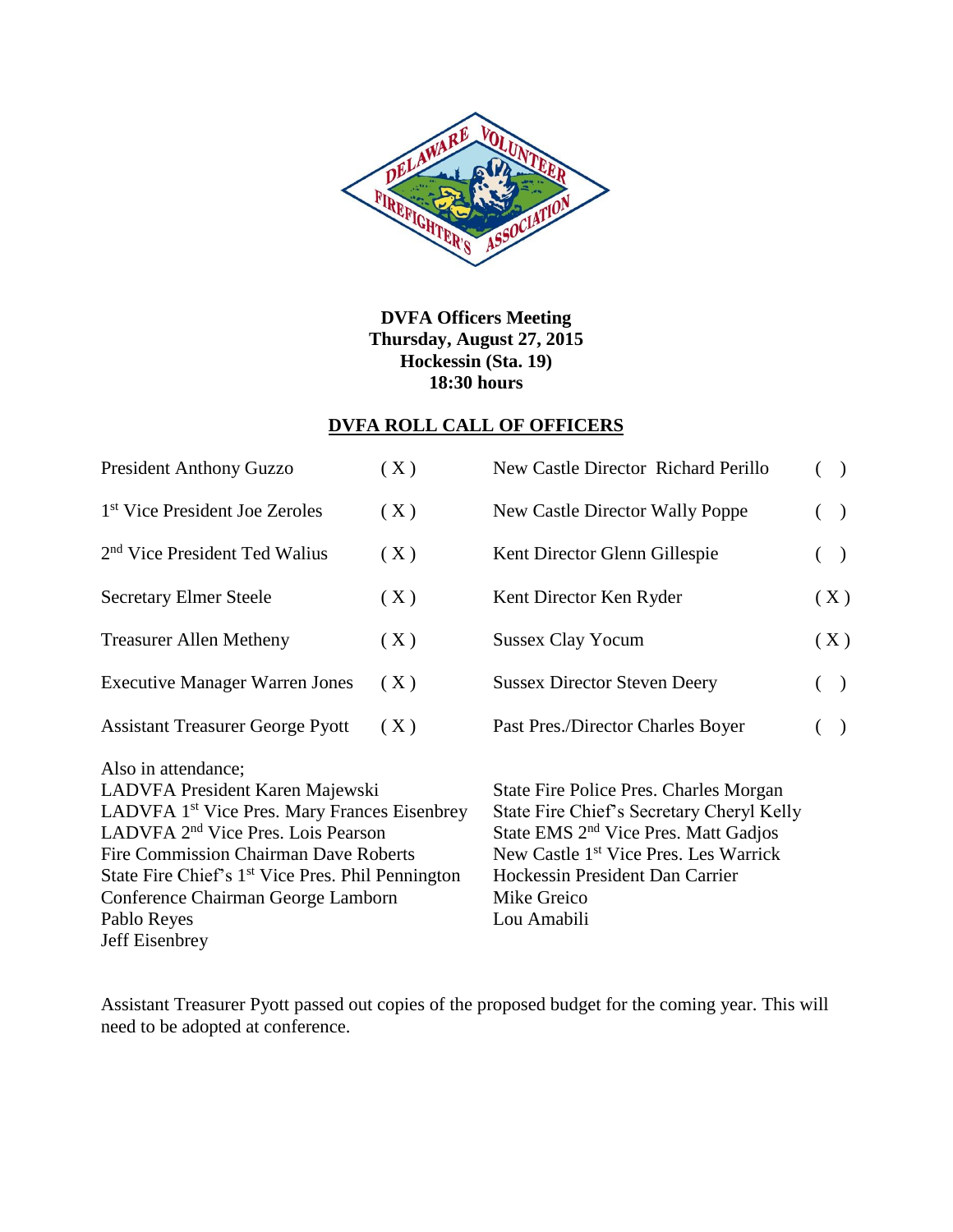Meeting was called to order at 19:00 hours by President Guzzo. Invocation was given by DVFA Treasurer Allen Metheny. Pledge to the flag was led by President Guzzo. Meeting was recessed for dinner served by the Hockessin Ladies Auxiliary. Meeting reconvened at 19:45 hours

Address of Welcome by President Guzzo:

- He thanked everyone for coming tonight.
- The ladies were brought out and given a rising round of applause for the delicious meal that was served.

## **ASSOCIATION REPORTS:**

LADVFA: President Karen Majewski:

- Thanks for a great year. Looking forward to a great conference
- $\bullet$  1<sup>st</sup> Vice President Mary Frances Eisenbrey and 2<sup>nd</sup> Vice President Lois Pearson are also in attendance tonight

DSFCA: 1<sup>st</sup> Vice President Phil Pennington:

- Greetings from the State Fire Chief's
- Thanks for a great year
- Next meeting will be September 17 at the Conference

DSFPA: President Charles Morgan:

- Thanked the ladies for an excellent meal
- Thanked the DVFA for a great year
- Secretary Cheryl Kelly was also in attendance tonight

DSEMSA: 2 2<sup>nd</sup> Vice President Matt Gadjos:

- President DeMarco was unable to attend
- 2<sup>nd</sup> Vice President Gadjos brought greetings from the State EMS Association
- Thanked the DVFA for another great year
- Their next meeting will be at Conference on September 16

## **OFFICER REPORTS:**

President Anthony Guzzo

- Conference is about ready to go. Will hear more under the Chairman's report
- Working on getting a meeting with the insurance commissioner
- Emphasized that the companies need to start using the Seitz formula for calculating the cost of an ambulance run
- Will be meeting with OMB before conference to see if the DVFA can be moved out of the Grant in Aid program and become a stand alone organization
- President Guzzo presented Pablo Reyes with a gift certificate for all of his work on the office computer system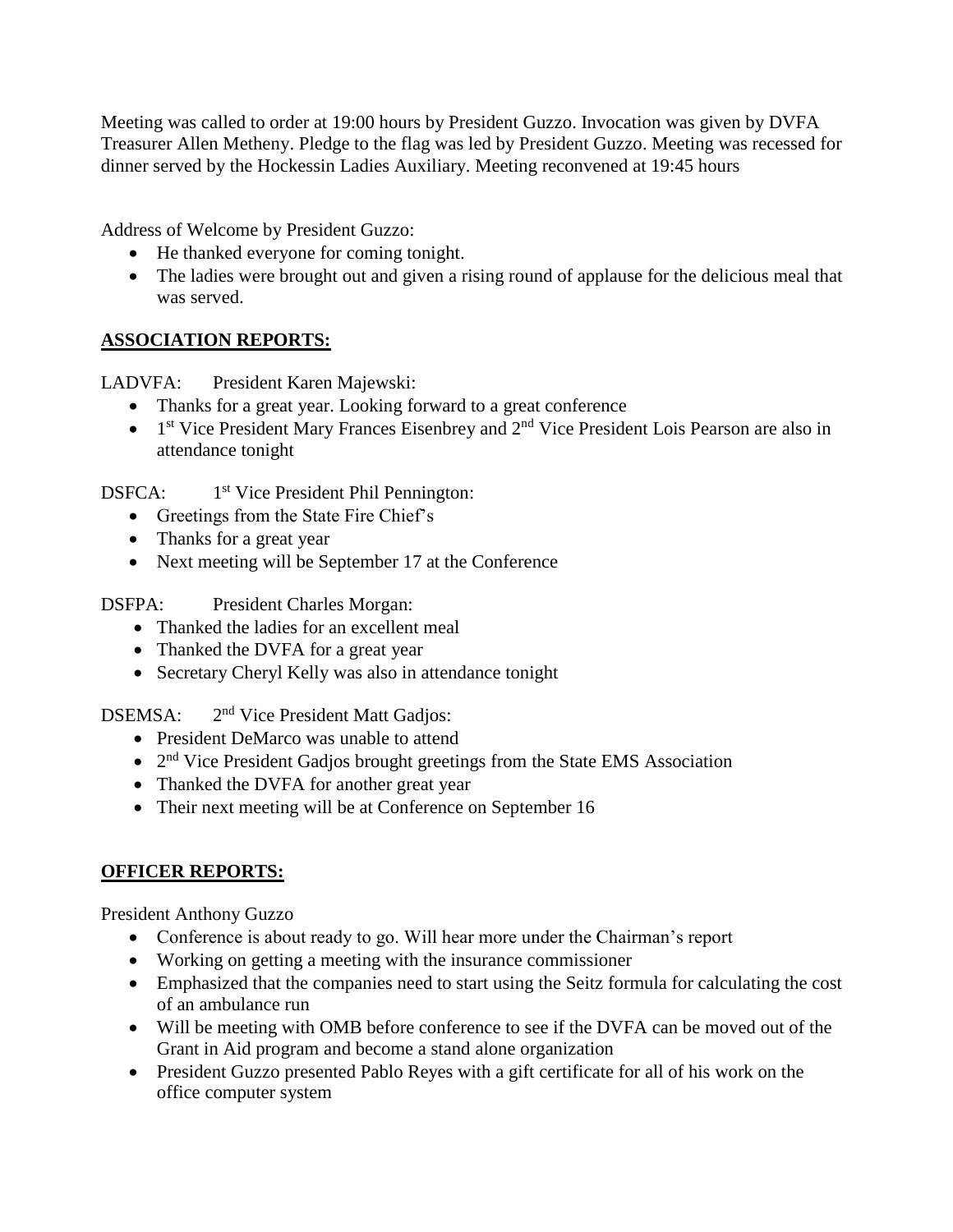- President Guzzo discussed the fact that Mike Cochran has done a lot of work for the DVFA in the last legislative session and that he feels we should bestow President Emeritus status to him. After a few comments, *a motion was made by 1st Vice President Joe Zeroles and seconded by Director Clay Yocum to bestow President Emeritus to Mike Cochran. Motion carried.* Executive Manager Jones will work out the details and try to make this happen at the conference luncheon on Friday.
- President Guzzo discussed the fact that DEMA Director Jamie Turner has retired and that the DVFA should honor his retirement with a suitable resolution. After a few comments, *a motion was made by Treasurer Allen Metheny and seconded by 2nd Vice President Matt Gadjos to prepare a suitable resolution for Jamie Turner. Motion carried* Executive Manager Jones will work out the details and try to make this happen at the conference luncheon on Friday

1 st Vice President Joe Zeroles:

- Joe thanked everyone for their help and support this past year
- Joe stated that he will be looking for help, support and advice from the officers and members in the coming year as he moves up as President

2<sup>nd</sup> Vice President Ted Walius:

- Ted thanked everyone for their help and support this past year
- Ted stated that it has been an educational year and he looks forward to the coming year

Secretary Elmer Steele:

- Stated that he has been pretty busy working with various committee chairs and the Executive Manager in preparing for the annual conference
- See everyone in a couple of weeks at Dover Downs

Treasurer Allen Metheny:

- Allen discussed the use of credit cards for various payments. So far this year we have run \$13,000.00 through credit cards. This appears to be the way to go, but we have a few bugs to work out. We need to get 1 bank for all of our credit card business. We currently use Citizens Bank for the Conference and M&T Bank for the Association. He will work on this issue. Need to adjust how we charge for items in order to re-coup the added fees for credit card use. Our bank fees range from 2% to 5%
- Allen discussed the issue of a permanent conference committee. This has been discussed before and given the fact that the chairperson changes each year, there are things that are falling through the cracks. Things aren't being relayed from year to year. Continuity and communication are lacking. A big discussion took place at this time with comments and input from several folks in the room. 1<sup>st</sup> Vice President Zeroles stated that he would take the issue of a permanent conference committee under advisement. He will review the by-laws and see what is there before making any decision.

Fire Commission Chairman Dave Roberts:

- The first payments of the traffic fine money should be out this week
- Thanked those that attended the burn camp this year
- Next commission meeting will be Sept. 22. This is a change due to conference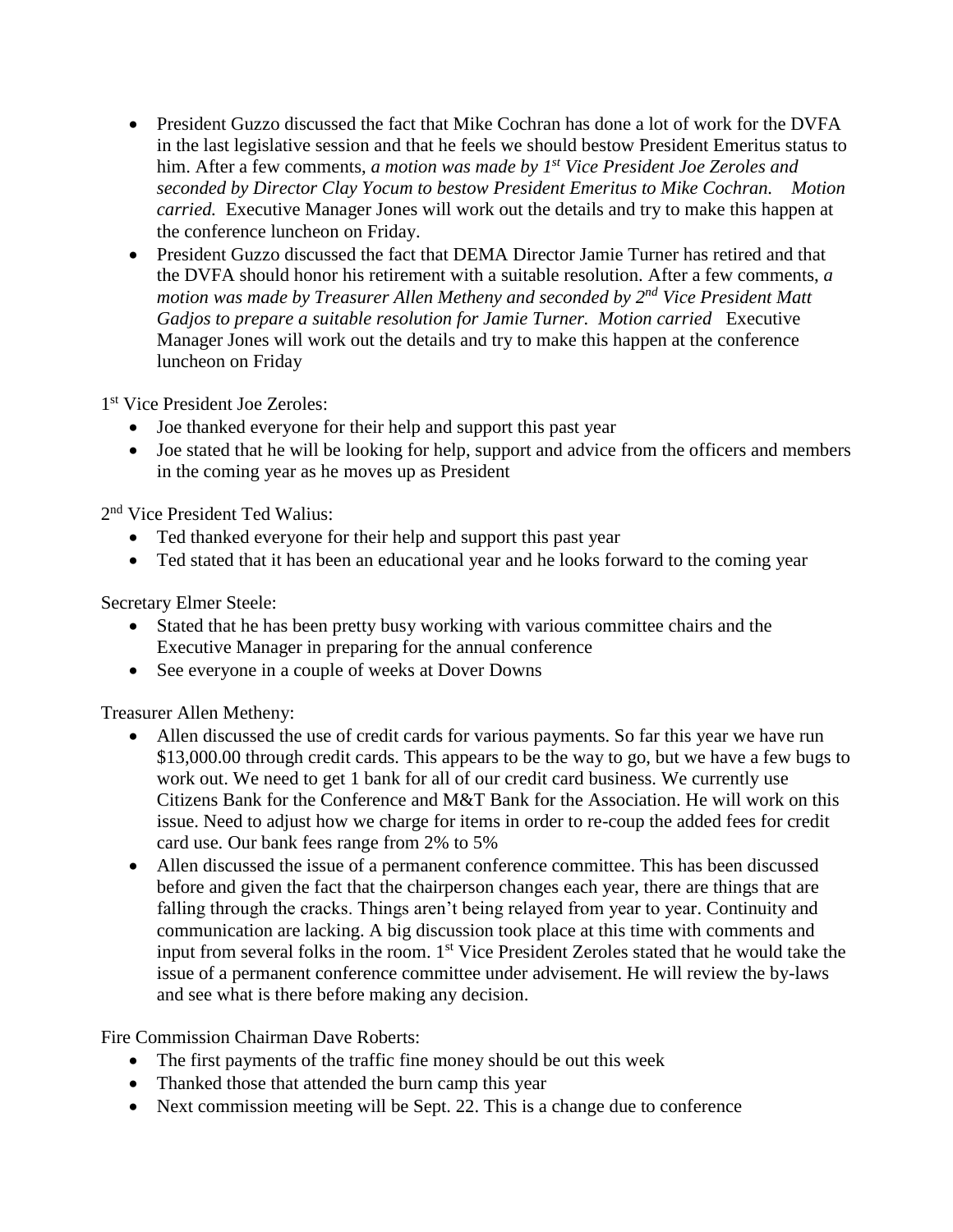Conference Chairman George Lamborn:

- Working on a pre-judging area. Somewhere on the Dover Downs property
- George re-emphasized the fact that the conference needs to be re-vamped
- Stated that this has been a true experience
- Thanked Secretary Steele for all of his help and guidance

## **Directors:**

Past President/Kent Director Charles Boyer:

• Absent

New Castle County Director Richard Perillo:

• Absent Attending Mutual Relief meeting

New Castle County Director Wally Poppe:

• Absent

Kent County Director Glenn Gillespie:

• Absent

Kent County Director Ken Ryder:

- Ken agrees with the comments that have been made regarding the conference
- He appreciated the opportunity to work with and be involved with the DVFA this past year

Sussex County Director Clay Yocum:

• Clay thanked the DVFA for involving the Directors with the DVFA this past year

Sussex County Director Steven Deery:

• Absent

Executive Manager Warren Jones:

- President Guzzo has already covered #1 on the agenda meeting with OMB
- President Guzzo has already covered #2 on the agenda insurance bulletin
- President Guzzo has already covered #3 on the agenda insurance commissioner meeting
- #4 Meeting on Avian flu. Warren has been meeting with the Department of Agriculture to see what will be needed from the fire companies if a bird flu outbreak occurs in the State.
- #5 Conference numbers up-date. In your packet are the latest and hopefully the final number counts for the various events. Some numbers are up and some are down
- #6 Opening ceremonies for the conference. Still working on putting together the color guard, using members from various fire companies, instead of the traditional color guard
- #7 CFSI dinner Ticket price will be the same as last year.